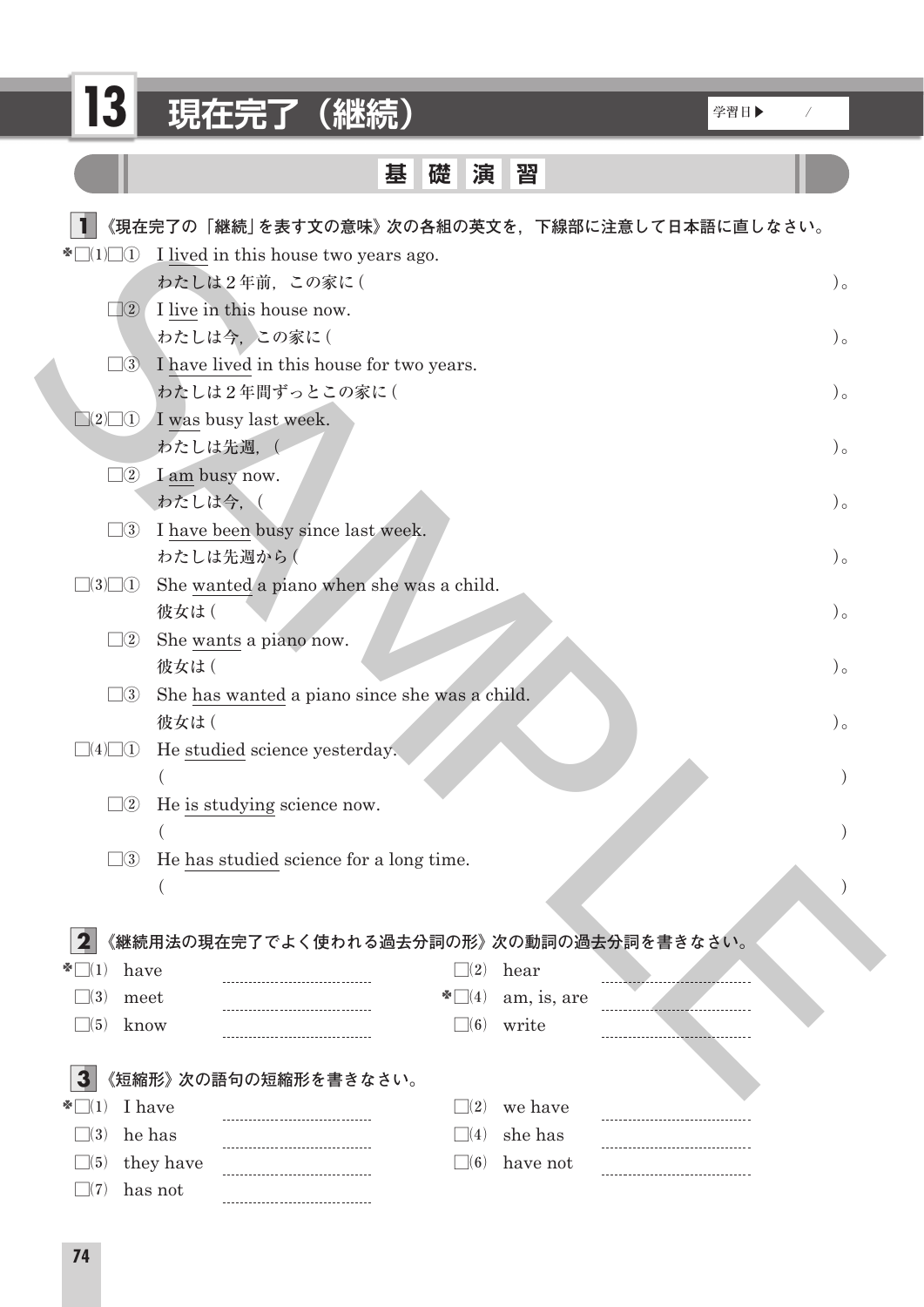|                     | $ \mathcal{Y} $ I came here two hours ago. I am still here.                                    |
|---------------------|------------------------------------------------------------------------------------------------|
|                     | $\rightarrow$ I have been here for two hours.                                                  |
|                     | $\mathbb{Z}[\lceil 1 \rceil]$ They came to my house two hours ago. They are still in my house. |
|                     |                                                                                                |
|                     | $\square$ (2) I came to this country ten years ago. I still live in this country.              |
|                     | I in this country ten years.                                                                   |
|                     | $\Box$ (3) My mother became sick a week ago. She is still sick.                                |
|                     | My mother<br>a week.                                                                           |
|                     | $\Box(4)$ He went to Hokkaido two days ago. He still stays there.<br>He                        |
| $\Box(5)$           | She started playing the guitar five years ago. She still plays the guitar.                     |
|                     |                                                                                                |
|                     |                                                                                                |
| 5 <sup>1</sup>      | 《for と since の使い分け》次の に、for か since のうち適する方を書きなさい。                                             |
| $\infty(1)$         | They have been in the library www.two hours.                                                   |
| $\infty$ $(2)$      | My sister has studied English last year.                                                       |
| $\Box(3)$           | I've wanted a new bike a long time.                                                            |
| $\Box(4)$           |                                                                                                |
| $\Box(5)$           | He has liked swimming _____________ he was a child.                                            |
|                     |                                                                                                |
| 6                   | 《現在完了の否定文》次の日本文に合う英文になるように、()内の語句を並べかえなさい。                                                     |
|                     | ※□(1) この前の金曜日からずっと雨が降っていません。                                                                   |
|                     | It (not / has / rained) since last Friday.                                                     |
|                     | since last Friday.<br>Tt.                                                                      |
| $\mathcal{a}(2)$    | わたしは1週間ずっとテレビを見ていません。                                                                          |
|                     | I (watched / not / have) TV for a week.                                                        |
|                     | TV for a week.<br>L                                                                            |
|                     |                                                                                                |
| $\vert \ \vert (3)$ | わたしの姉はけさからずっと家にいません。                                                                           |
|                     | My sister (at home / has / been / not) since this morning.                                     |
|                     | since this morning.<br>My sister                                                               |
|                     | □(4) 彼は10年間ずっと息子から便りがありません。                                                                    |
|                     | He (from / has / heard / not / his son) for ten years.                                         |
|                     | He<br>for ten years.                                                                           |
| $\vert$ (5)         | わたしたちは5か月間この車を使っていません。                                                                         |
|                     | We $($ not $/$ five months $/$ used $/$ for $/$ have $/$ this car $).$                         |
|                     | We<br>彼女はそのとき以来ずっとピアノを弾いていません。                                                                 |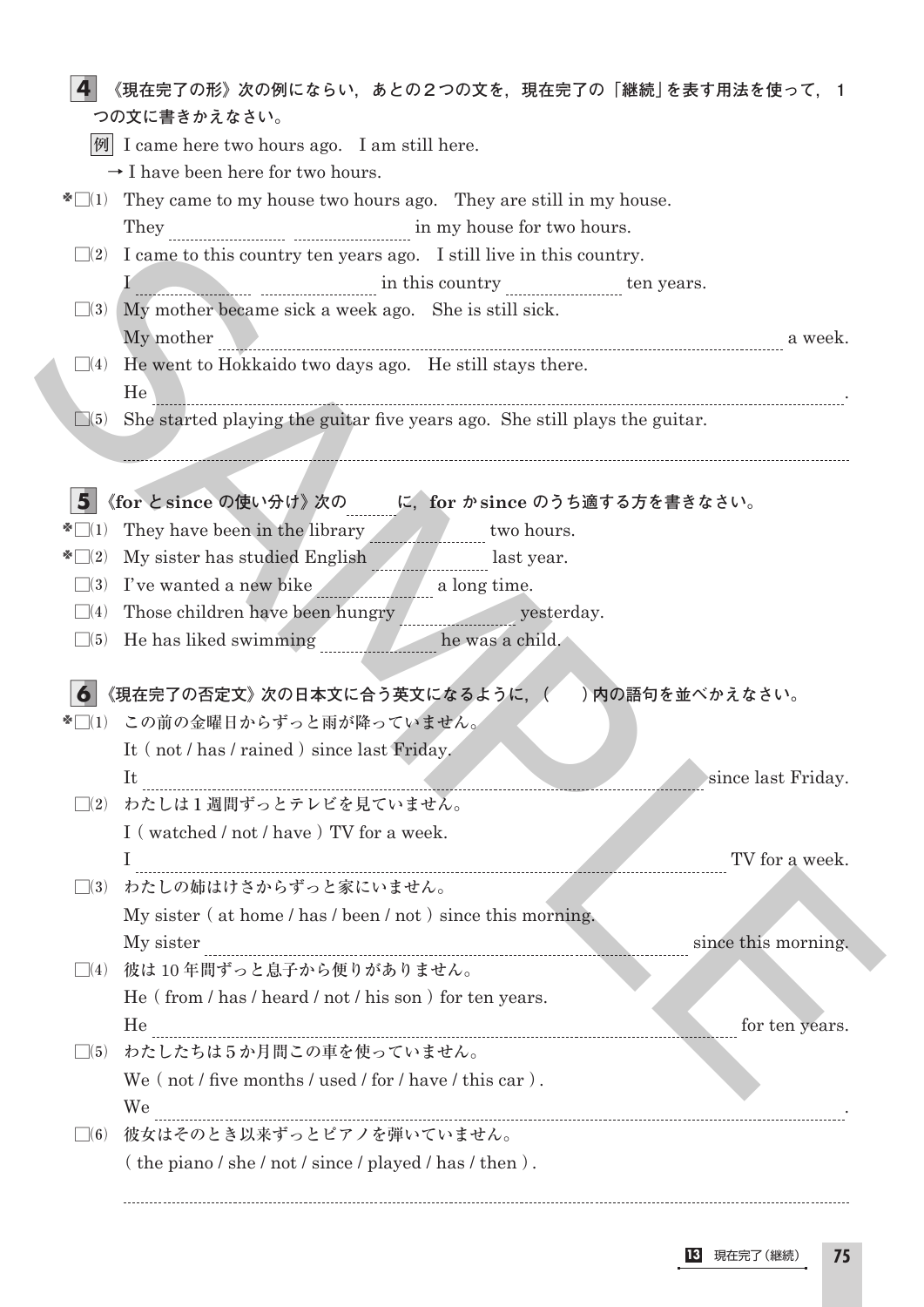|           | $\Box(2)$ He has lived in this town since last spring.         |  |
|-----------|----------------------------------------------------------------|--|
|           | he measurement in this town measurement last spring?           |  |
|           | $\Box$ (3) They have been good friends since then.             |  |
|           | they <u>the communication</u> they then?                       |  |
|           | $\Box$ (4) She has stayed with her uncle for five days.        |  |
|           | <u>Examples and the days?</u> for five days?                   |  |
| $\Box(5)$ | They have practiced basketball for two hours.                  |  |
|           | $\frac{1}{10}$ two hours?                                      |  |
|           | $\Box$ (6) John and Bob have known each other for a long time. |  |
|           |                                                                |  |
|           | $\Box(7)$ It has rained since this morning.                    |  |
|           |                                                                |  |
|           |                                                                |  |
|           | 《現在完了の疑問文の受け答え》次の日本文に合う英文になるように,英語を書きなさい。                      |  |
|           | ※□(1) あなたたちは5年間ずっと英語を勉強していますか。 — はい、そうです。                      |  |
|           |                                                                |  |
|           | $-$ Yes, $\qquad \qquad$                                       |  |
|           | *□(2) 彼は長い間ずっとコンピュータをほしがっていますか。 - はい、そうです。                     |  |
|           |                                                                |  |
|           | he a computer a long time?<br>- Yes,                           |  |
|           | □(3) あなたのお父さんは3歳のときからずっと北海道に住んでいるのですか。                         |  |
|           | –– いいえ、ちがいます。                                                  |  |
|           |                                                                |  |
|           |                                                                |  |
|           |                                                                |  |
| 9         | 《How longを用いた疑問文》次の日本文に合う英文になるように,英語を書きなさい。                    |  |
|           | □(1) あなたはどれくらいの間、あの自転車を使っているのですか。                              |  |
|           | 一わたしは4年間それを使っています。                                             |  |
|           | have you used that bike?                                       |  |
|           | used it for four years.                                        |  |
|           | ※□(2) あなたのお母さんはいつから新しい車をほしがっているのですか。                           |  |
|           | - 彼女は1年間ずっとほしがっています。                                           |  |
|           | your mother wanted a new car?                                  |  |
|           | $-\text{She}$<br>it for a year.                                |  |
|           | □(3) 彼らはどれくらいの間、その市に住んでいるのですか。                                 |  |
|           |                                                                |  |
|           | - 彼らは生まれてからずっとそこに住んでいます。                                       |  |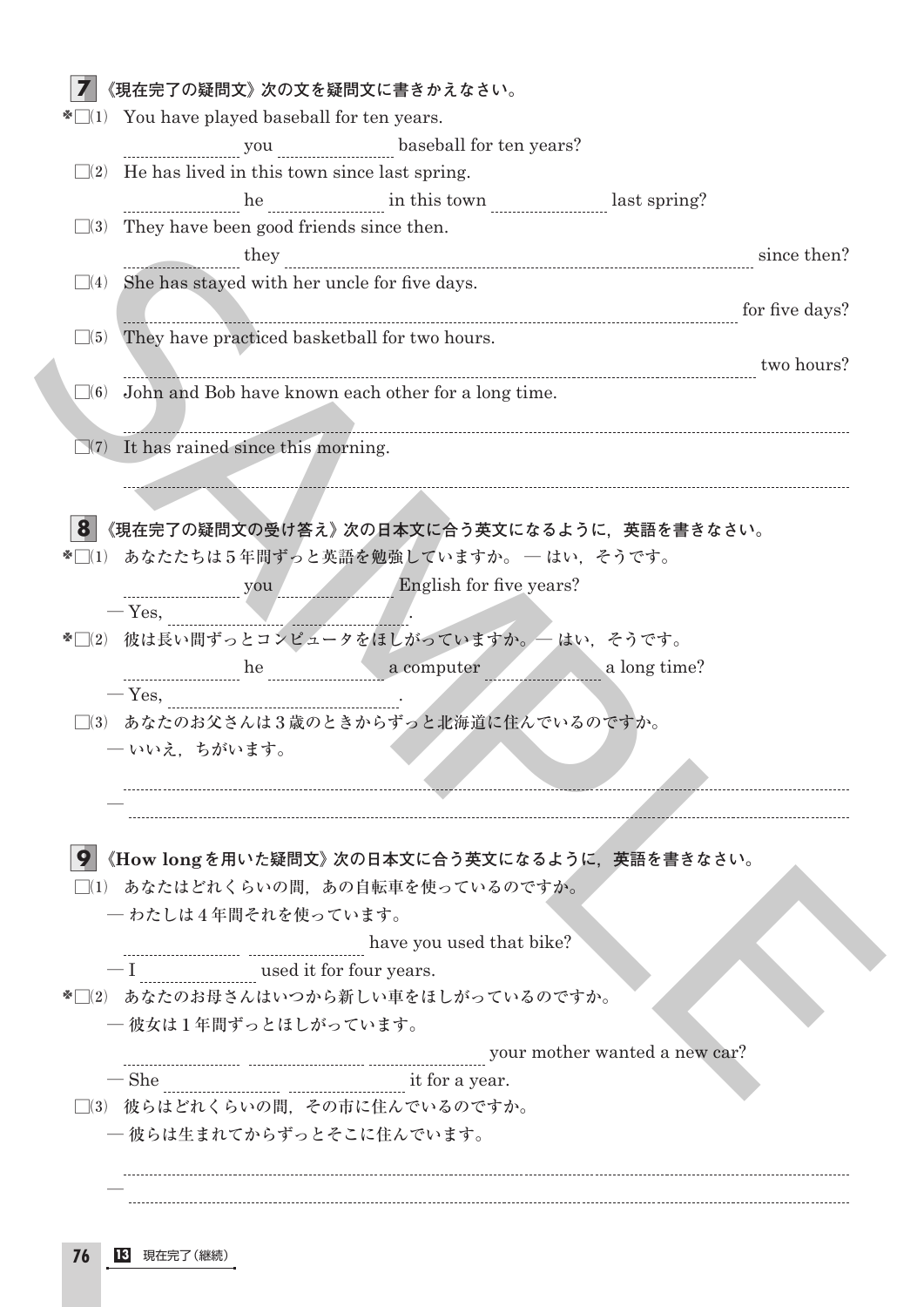## **問題形式別演習**

| $\mathsf{U}^{\,\prime\,}$ |                                                                                       |
|---------------------------|---------------------------------------------------------------------------------------|
|                           | $\Box(1)$ We have $\Box(1)$ we have $\Box(1)$ in Japan since we were children. (live) |
|                           | $\Box(2) \quad I \quad \text{} \quad \text{Okinawa last year.} \quad (\text{visit})$  |
| $\Box(3)$                 |                                                                                       |
| $\Box(4)$                 | $I$ am $\frac{1}{\sqrt{2}}$ this pen now. (use)                                       |
| $\Box(5)$                 | They were <b>the seather</b> in the sea then. (swim)                                  |
| $\Box(6)$                 |                                                                                       |
| $\Box(7)$                 | Mike has <u>manually</u> in this city for three weeks. (be)                           |
|                           | $\Box(8)$ How long have you $\Box(8)$ the piano? (play)                               |
|                           |                                                                                       |
|                           | 2 《指示書きかえ》次の文を, 〔 / 〕内の指示に従って書きかえなさい。                                                 |
|                           | □(1) I play soccer. 〔文末にfor six yearsを加えて現在完了の文に〕                                     |
|                           |                                                                                       |
|                           | $\Box$ (2) They live in Japan. 〔否定文に〕                                                 |
|                           |                                                                                       |
|                           | □(3) Mary wants a dog. 〔文末にfor a long timeを加えて現在完了の文に〕                                |
|                           |                                                                                       |
|                           | $\Box$ (4) Mike has been busy since this morning. 〔疑問文に〕                              |
|                           |                                                                                       |
|                           |                                                                                       |
| $\Box(5)$                 | My brother broke this cup yesterday. 〔下線部を主語にかえて〕                                     |
|                           |                                                                                       |
|                           |                                                                                       |
|                           | 《適語句補充》次の日本文に合う英文になるように, に適する語を書きなさい。                                                 |
|                           | □(1) 彼らは今,英語を勉強しているところです。                                                             |
|                           |                                                                                       |
|                           | □(2) 彼女は大学を卒業してからずっとこの銀行で働いています。                                                      |
|                           | She summand and for this bank she finished college.                                   |
|                           | □(3) わたしは子どものころ、ギターがほしいと思っていました。                                                      |
|                           | I a guitar when I a guitar a child.<br>□(4) わたしたちはそれ以来ずっと知り合いです。                      |
|                           |                                                                                       |
|                           | then.<br>□(5) 彼は6か月間ずっとこのコンピュータを使っていません。                                              |
|                           |                                                                                       |
|                           | □(6) あなたはきのうの夕方の5時、何をしていたのですか。                                                        |
|                           | What we have you will be yesterday evening?                                           |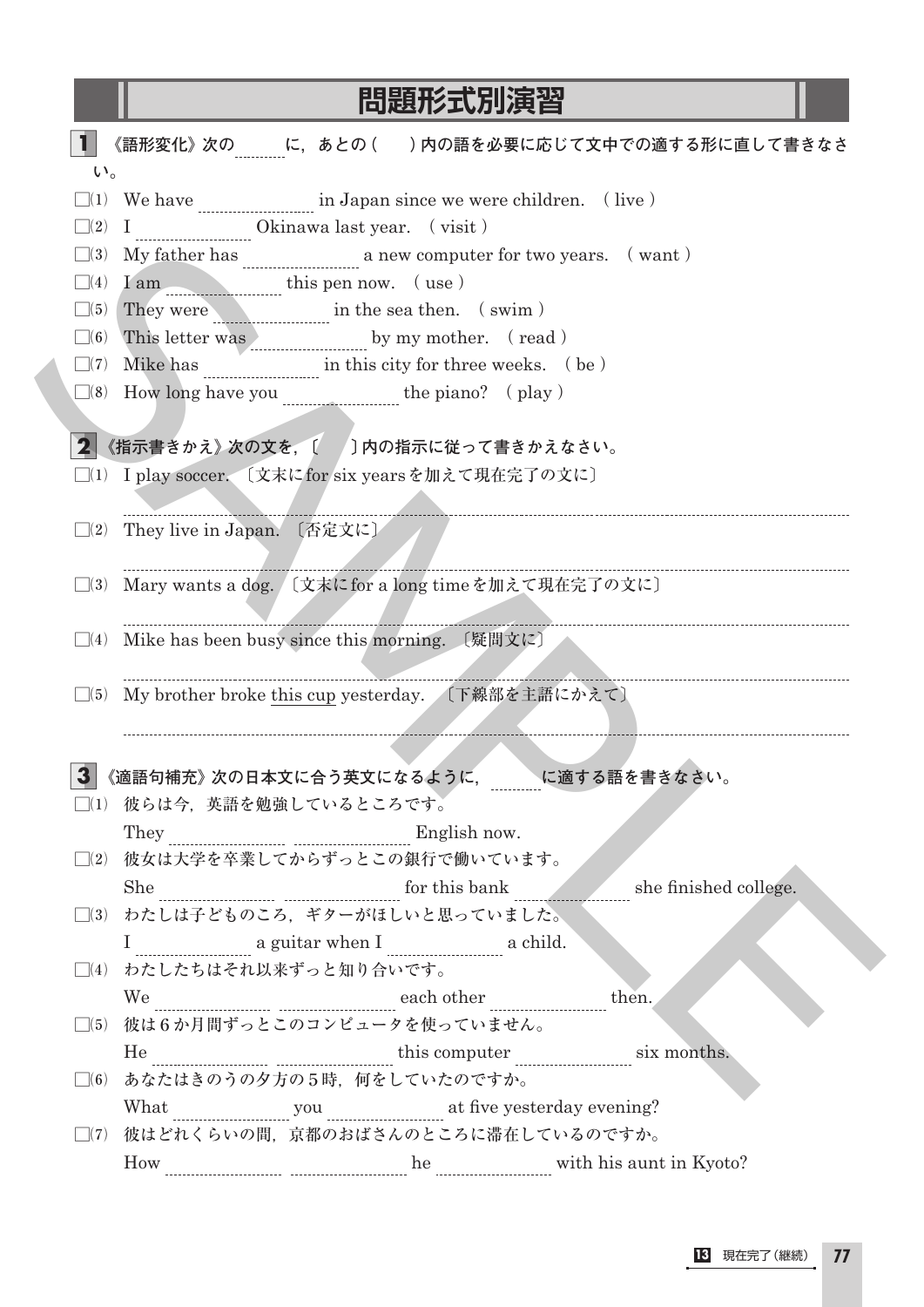| (1)                | わたしたちは2か月間、名古屋にいます。                                                                                                                                                                      |
|--------------------|------------------------------------------------------------------------------------------------------------------------------------------------------------------------------------------|
|                    | We (in / been / two / have / for / Nagoya) months.                                                                                                                                       |
| $\vert \ \vert(2)$ | 先週からずっと雨が降っていません。                                                                                                                                                                        |
|                    | $(since / not / last / it / rained / has) week.$                                                                                                                                         |
| $\Box(3)$          | 彼はそのとき、そのCDを聞いているところだったのですか。                                                                                                                                                             |
|                    | $(\text{that}/\text{he}/\text{to}/\text{was}/\text{the CD}/\text{listening}/\text{at})$ time?                                                                                            |
| (4)                | あなたはいつからそのかばんをほしがっているのですか。                                                                                                                                                               |
|                    | (the bag / have / how / you / wanted / long)?                                                                                                                                            |
|                    |                                                                                                                                                                                          |
|                    |                                                                                                                                                                                          |
| 5                  | 《語句整序 (語形変化)》次の日本文に合う英文になるように, (  ) 内の語句を並べかえなさい。た                                                                                                                                       |
|                    | だし、下線部の語は必要に応じて文中での適する形に直して用いること。                                                                                                                                                        |
|                    | □(1) 彼らは昨夜、日本語を勉強していました。                                                                                                                                                                 |
|                    | $\left($ Japanese / they / last / study $\right)$ night.                                                                                                                                 |
| $\Box(2)$          | わたしが彼を知ってから8年になります。                                                                                                                                                                      |
|                    | $(eight / for / have / him / I / know / years)$ .                                                                                                                                        |
| $\vert$ (3)        | 彼女は赤ん坊のころからずっとネコが好きです。                                                                                                                                                                   |
|                    | (a baby / cats / has / she / like / she / since / was).                                                                                                                                  |
| $\vert$ (4)        | わたしの弟は柔道を習いたいと思っています。                                                                                                                                                                    |
|                    | $($ learn / judo / my brother / want / to $).$                                                                                                                                           |
| $\vert$ (5)        | わたしは長い間ずっと彼女に手紙を書いていません。                                                                                                                                                                 |
|                    | $(a \text{ long time} / I / \text{ to} / \text{write} / \text{ for} / \text{ have} / \text{ her} / \text{ not}).$                                                                        |
| (6)                | わたしが家に帰ってきたとき、雨が激しく降っていました。                                                                                                                                                              |
|                    | (I/rain/was/when/came/it/hard) home.                                                                                                                                                     |
| $\Box(7)$          | あなたがたは2年間ずっと同じクラスなのですか。                                                                                                                                                                  |
|                    | $(\frac{\text{be}}{\text{in}}\int \frac{\text{for}}{\text{two}}\int \frac{\text{you}}{\text{you}}\cdot \frac{\text{have}}{\text{have}}\int \frac{\text{when}}{\text{the same class}}$ )? |
| $\Box(8)$          | あなたは子どものころ、どこに住んでいましたか。                                                                                                                                                                  |
|                    | $($ were / where / you / did / a child / you / live / when $)$ ?                                                                                                                         |